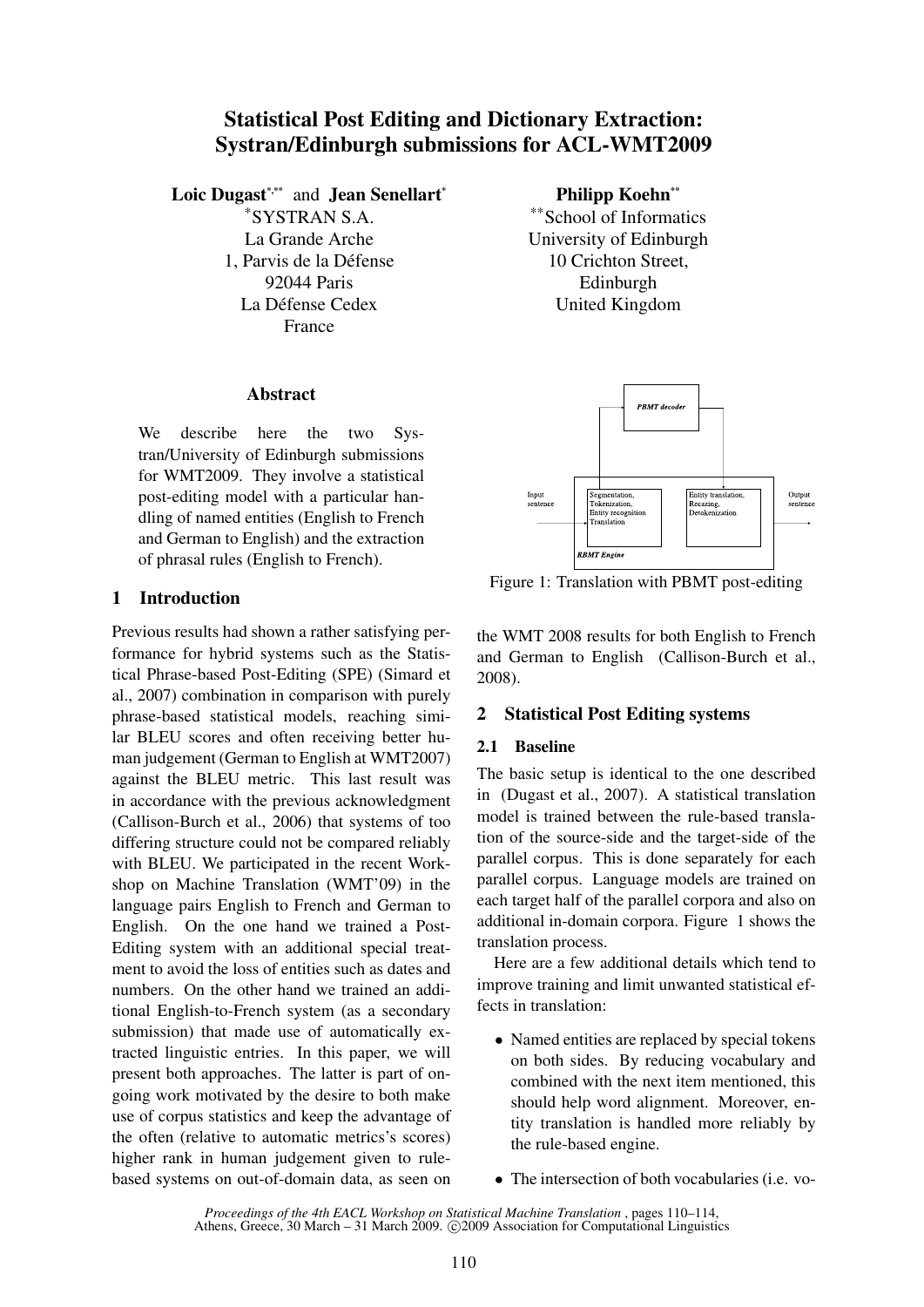cabularies of the rule-based output and the reference translation) is used to produce an additional parallel corpus (whose target is identical to source). This was added to the parallel text to improve the word alignment.

- Rule-based output and reference translations are lowercased before performing alignment, leaving the recasing job up to the rule-based engine.
- Singleton phrase pairs are deleted from the phrase table to avoid overfitting.
- Phrase pairs non cohesive regarding entities are also discarded. We make the hypothesis that entities are always passed to the target language and all entities in the target language originate from the source language. This point is discussed in section 2.2.

We will discuss some of these details further in the upcoming sections.

Due to time constraints, we did not use the Giga French-English Parallel corpus provided for the workshop. We only made use of the News Commentary and the Europarl corpora. We used additional in-domain news corpora to train 5 grams language models, according to the baseline recommendations. Weights for these separate models were tuned through the Mert algorithm provided in the Moses toolkit (Koehn et al., 2007), using the provided news tuning set.

### 2.2 Trimming

In a statistical translation model, trimming of the phrase table had been shown to be beneficial (Johnson et al., 2007). For our post-editing model, we can afford to perform an even more aggressive trimming of the phrase table, since the rule-based system already provides us with a translation and we only aim at correcting the most frequent errors. Therefore, we suppress all unique phrase pairs before calculating the probabilities for the final phrase table.

### 2.3 Avoiding the loss of entities

Deleted and spurious content is a well known problem for statistical models (Chiang et al., 2008). Though we do not know of any study proving it, it seems obvious that Named Entities that would be either deleted or added to the output out of nowhere is an especially problematic kind of

| <b>Rule-Based French</b> | Reference French     |  |
|--------------------------|----------------------|--|
| __ent_date               | et                   |  |
| _ent_date                | _ent_numeric et      |  |
| _ent_numeric de golfe.   | du golfe __ent_date. |  |
| décennie                 | _ent_numeric ans     |  |
| et _ent_numeric.         |                      |  |

Table 1: Examples of problematic phrase pairs

error for the translation quality. The rule-based translation engine benefits from an entity recognition layer for numbers, dates and hours, addresses, company names and URIs. We therefore "trim" (delete) from the extracted phrase pairs any item that would not translate all entities from the source (i.e. the RBMT output) to the target or add spurious entities which were not present in the source side of the phrase pair. Table 1 illustrates the kind of phrase pairs that are excluded from the model. For example, the first phrase pair, when applied, would simply erase the date entity which was expressed in the source sentence, which we of course do not want.

# 3 Rule Extraction

The baseline Systran rule-based system is more or less a linguistic-oriented system that makes use of a dependency analysis, general transfer rules and dictionary entries, and finally a synthesis/reordering stage. The dictionary entries have long been the main entry point for customization of the system. Such lexical translation rules are fully linguistically coded dictionary entries, with the following features attached: part-of-speech, inflection category, headword and possibly some semantic tags. Table 2 displays a sample of manually-entered entries. These entries may both match any inflected form of the source and generate the appropriate (according to general agreement rules and depending on the source analysis) target inflection.

Motivations for adding phrasal dictionary entries (compound words) are twofold: first, just as for statistical translation models which went from word-based to phrase-based models, it helps solve disambiguation and non-literal translations. Second, as the rule-based engine makes use of a syntactic analysis of a source sentence, adding unambiguous phrasal chunks as entries will reduce the overall syntactic ambiguity and lead to a better source analysis.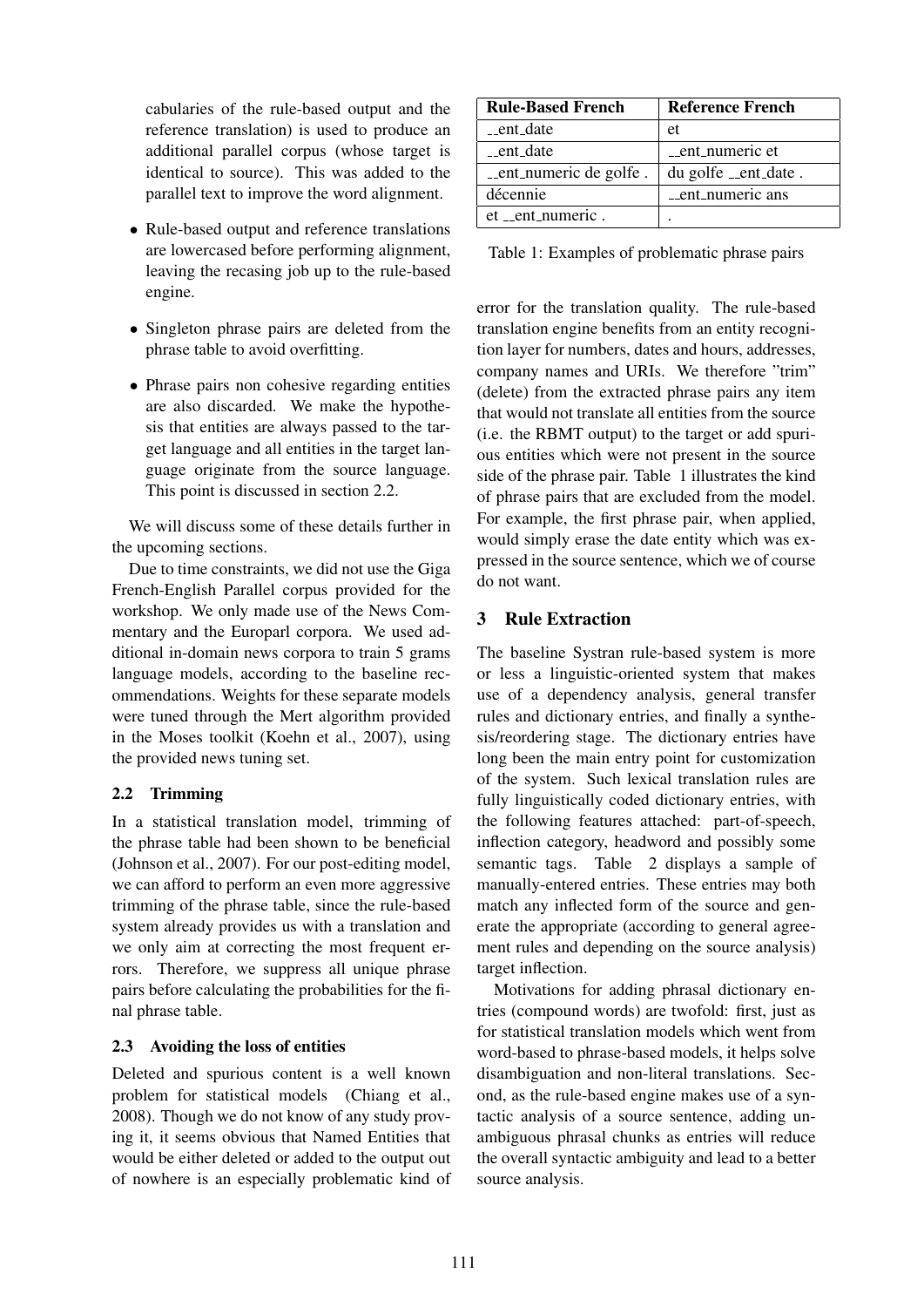| <b>POS</b> | <b>English</b>  | French                                         |               | headword_English   headword_French |
|------------|-----------------|------------------------------------------------|---------------|------------------------------------|
| Noun       |                 | college level   niveau d'études universitaires | level         | niveau                             |
| Adverb     | on bail         | sous caution                                   | <sub>on</sub> | sous                               |
| Verb       | <b>badmouth</b> | médire de                                      | badmouth      | médire                             |

Table 2: Example dictionary entries



Figure 2: Extraction pipeline: from parallel texts to bilingual dictionary

#### 3.1 Manual customization through dictionary entries

The Systran system provides a dictionary coding tool (Senellart et al., 2003). This tool allows the manual task of coding entries to be partially automated with the use of monolingual dictionaries and probabilistic context-free grammars, while allowing the user to fine-tune it by correcting the automatic coding and/or add more features. However, this remains first of all a time-consuming task. Moreover, it is not easy for humans to select the best translation among a set of alternatives, let alone assign them probabilities. Last but not least, the beneficial effect on translation is not guaranteed (especially, the effect on the rule-based dependency analysis).

### 3.2 Automatic extraction of dictionary entries

The problem consists of selecting relevant phrase pairs from a set, coding them linguistically and assign them probabilities. The extraction setup as depicted in figure 2) starts from a parallel corpus dataset. The baseline procedure is followed

(word alignment using GIZA++ and use of common heuristics to extract phrase pairs (Koehn et al., 2007)) to extract phrase pairs. At this stage the "phrases" are plain word sequences, not necessarily linguistically motivated. Some statistical information is attached to each phrase pair: frequency of the pair and lexical weights in both directions. Each unique phrase pair is then processed by our dictionary coding tool which tries to map both word sequences to a given category. If both sides are mapped to the same category, the phrase pair, now lemmatized, is retained as a bilingual entry. Otherwise, the candidate is excluded. Given that a bilingual entry with a same lemma may have various inflectional forms in corpus, we then sum the lemma counts. Finally, in the current setup, we only keep the most frequent translation for each source.

For our secondary submission for English-French, we extracted such entries from both the News Commentary and the Europarl corpus.

#### 3.3 Validation of dictionary entries

The coding procedure, when applied to phrase pairs extracted from the corpus instead of manually entered entries, may generate rules that do not lead to an improved translation. Recall that we start from an existing system and only want to learn additional rules to adapt to the domain of the bilingual corpus we have at our disposal.

Now the problem consists of building the optimal subset from the set of candidate entries, according to a translation evaluation metric (here, BLEU). Unlike the Mert procedure, we would like to do more than assign global weights for the whole set of translation rules, but instead make a decision for each individual phrasal rule.

As an approximate response to this problem, we test each extracted entry individually, starting from the lower n-grams to the longer (source) chunks, following algorithm 1. This results in dictionaries of 5k and 170k entries for the News Commentary and the Europarl parallel corpora, respectively.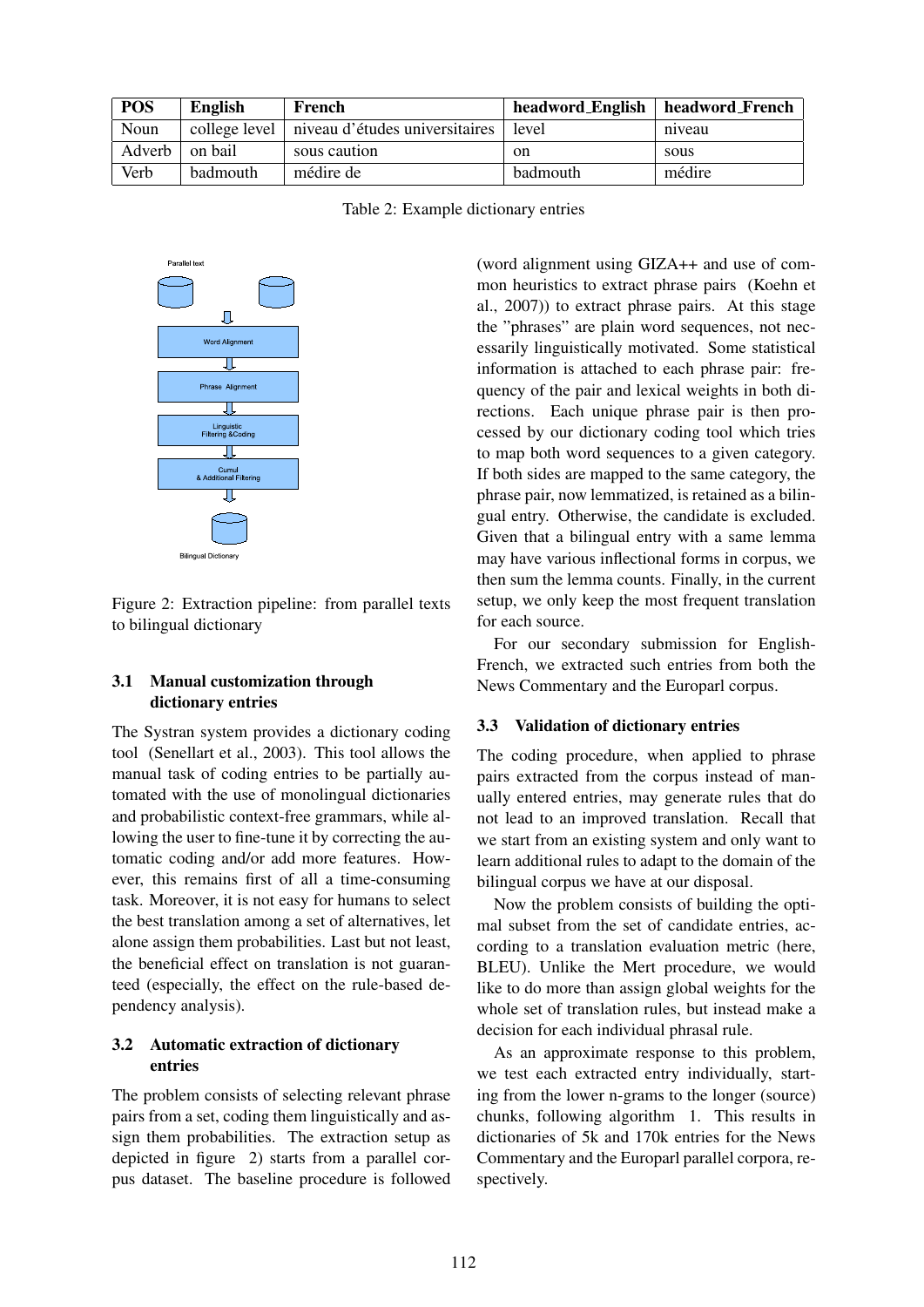| <b>System</b>                            | <b>BLEU</b> |
|------------------------------------------|-------------|
| <b>RBMT</b> English-French               | 20.48       |
| RBMT+SPE English-French                  | 21.90       |
| RBMT+Extracted dictionary English-French | 20.82       |
| <b>RBMT</b> German-English               | 15.13       |
| RBMT+SPE German-English                  | 17.50       |

Table 3: Compared results of original RBMT system,post-editing and dictionary extraction: real-cased, untokenized NIST Bleu scores on the full newstest  $2009$  set(%)

| <b>System</b>                                                   | nc-      | test2007 | newstest2009 |
|-----------------------------------------------------------------|----------|----------|--------------|
|                                                                 | test2007 | $(eu-$   | (news)       |
|                                                                 | (news)   | roparl)  |              |
|                                                                 | commen-  |          |              |
|                                                                 | tary)    |          |              |
| <b>RBMT</b>                                                     | 24.88    | 22.75    | 20.48        |
| <b>RBMT</b> +Dictionary extracted from News Commentary          | 26.54    |          | 20.57        |
| RBMT +Dictionary extracted from Europarl                        |          | 25.55    |              |
| RBMT +Dictionary extracted from NC and Europarl, priority on NC | 26.65    |          | 20.82        |

Table 4: Results of dictionary extraction for English-French: real-cased, untokenized NIST Bleu scores  $(\% )$ 

### Algorithm 1 Dictionary Validation Algorithm

- 1: n=1
- 2: for n=1 to Nmax do
- 3: map all n-gram entries to parallel sentences
- 4: translate training corpus with current dictionary
- 5: for each entry do
- 6: translate all relevant sentences with current dictionary, plus this entry
- 7: compute BLEU scores without and with the entry
- 8: end for
- 9: Select entries with better/worse sentences ratio above threshold
- 10: add these entries to current dictionary
- 11: end for

### 4 Results

BLEU scores of the dictionary extraction experiments for the English-French language pair and three types of corpora are displayed in table 4. Table 3 shows results on the news test set. Postediting setups were tuned on the news tuning set.

### 5 Conclusion and future work

We presented a few improvements to the Statistical Post Editing setup. They are part of an effort to better integrate a linguistic, rule-based system and the statistical correcting layer also illustrated in (Ueffing et al., 2008). Moreover, we presented a dictionary extraction setup which resulted in an improvement of 2 to 3 BLEU points over the baseline rule-based system when in-domain,as can be seen in table 4. This however improved translation very little on the "news" domain which was used for evaluation. We think that is a different issue, namely of domain adaptation. In order to push further this rule-extraction approach and according to our previous work (Dugast et al., 2007) (Dugast et al., 2008), the most promising would probably be the use of alternative meanings and a language model to decode the best translation in such a lattice. Another path for improvement would be to try and extract rules with more fea